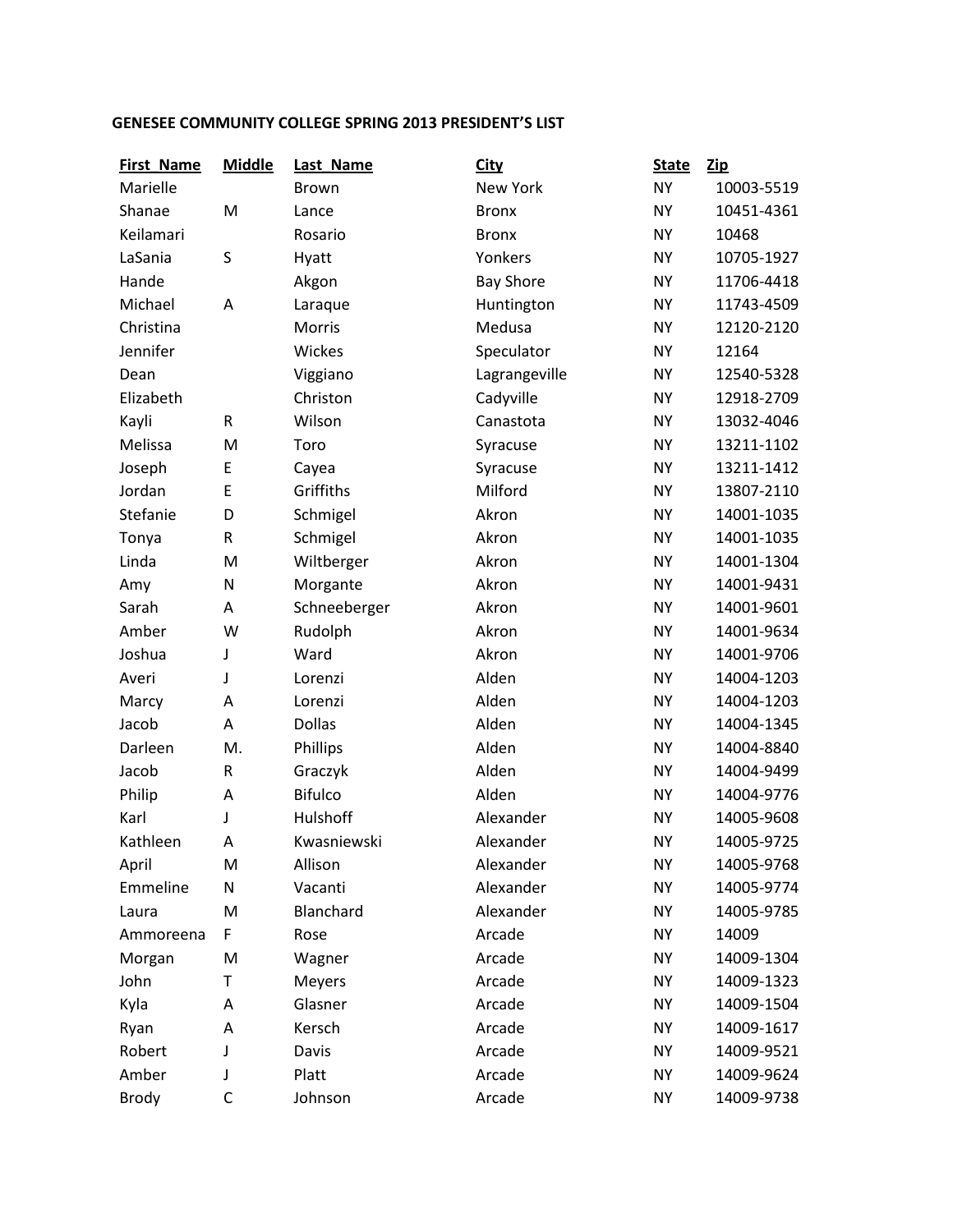| Lindsey         | M  | Roll             | Arcade       | <b>NY</b> | 14009-9740 |
|-----------------|----|------------------|--------------|-----------|------------|
| Alyssa          | C  | Gagliardi        | Arcade       | <b>NY</b> | 14009-9754 |
| <b>Brittany</b> | M  | Macholz          | Arcade       | <b>NY</b> | 14009-9768 |
| Danielle        | К  | Phelps           | Attica       | <b>NY</b> | 14011-1001 |
| Karlee          |    | Cichocki         | Attica       | <b>NY</b> | 14011-1111 |
| Austin          | Α  | Pope             | Attica       | <b>NY</b> | 14011-1212 |
| Michelle        | R  | <b>Beardslee</b> | Attica       | <b>NY</b> | 14011-9425 |
| Michael         | Α  | Strumpf          | Attica       | <b>NY</b> | 14011-9563 |
| Teresa          | M  | Conti            | Attica       | <b>NY</b> | 14011-9610 |
| Randi           | K  | Prusak           | Attica       | <b>NY</b> | 14011-9625 |
| Jonathan        | M  | Meyers           | Attica       | <b>NY</b> | 14011-9655 |
| Daniel          | Β. | Miller           | Attica       | <b>NY</b> | 14011-9665 |
| Aaron           | P  | Thornton         | Attica       | <b>NY</b> | 14011-9683 |
| Donald          | Α  | <b>Bouch</b>     | <b>Basom</b> | <b>NY</b> | 14013-9717 |
| Kristen         | Г  | <b>Birch</b>     | <b>Basom</b> | <b>NY</b> | 14013-9762 |
| Feyza           | G  | Osmancikli       | <b>Basom</b> | <b>NY</b> | 14013-9762 |
| Cody            | M  | Sumeriski        | <b>Basom</b> | <b>NY</b> | 14013-9780 |
| Cortney         | M  | Edwards-Fenton   | Batavia      | <b>NY</b> | 14020      |
| Christian       | J  | Hager            | Batavia      | <b>NY</b> | 14020      |
| Taylor          | L  | Jacobs           | Batavia      | <b>NY</b> | 14020      |
| Cara            | J  | Ferraro          | Batavia      | <b>NY</b> | 14020-1027 |
| Nicole          | R  | Crossett         | Batavia      | <b>NY</b> | 14020-1028 |
| Donna           | M  | Williams         | Batavia      | <b>NY</b> | 14020-1101 |
| Michelle        | M  | Williams         | Batavia      | <b>NY</b> | 14020-1101 |
| Megan           | E  | Jacques          | Batavia      | <b>NY</b> | 14020-1163 |
| Brendan         | F  | Brown            | Batavia      | <b>NY</b> | 14020-1216 |
| Jessica         | M  | <b>Dudek</b>     | Batavia      | <b>NY</b> | 14020-1219 |
| Colin           | J  | Cassidy          | Batavia      | <b>NY</b> | 14020-1306 |
| Matthew         | J  | <b>Bailey</b>    | Batavia      | <b>NY</b> | 14020-1539 |
| Samantha        | L  | Callisher        | Batavia      | <b>NY</b> | 14020-1606 |
| Jaime           | M  | <b>Bailey</b>    | Batavia      | <b>NY</b> | 14020-1607 |
| Barney          | M. | Mitchell         | Batavia      | <b>NY</b> | 14020-1712 |
| Taylor          | C  | Doty             | Batavia      | <b>NY</b> | 14020-1722 |
| Justin          | M  | Perry            | Batavia      | <b>NY</b> | 14020-1745 |
| Kimberly        | J  | Kingsley         | Batavia      | NY        | 14020-1750 |
| Sarah           | N  | Ferns            | Batavia      | <b>NY</b> | 14020-1752 |
| Conor           | J  | Holvey           | Batavia      | <b>NY</b> | 14020-1775 |
| Sarah           | А  | Stendts          | Batavia      | <b>NY</b> | 14020-1818 |
| Katie           | L  | Underhill        | Batavia      | NY        | 14020-1916 |
| Katie           | M  | Edenholm         | Batavia      | <b>NY</b> | 14020-2006 |
| Chana           | J  | Mitchell         | Batavia      | NY        | 14020-2007 |
| Michael         | А  | Wahl             | Batavia      | NY        | 14020-2053 |
| Andrea          | M  | Garrison         | Batavia      | NY        | 14020-2321 |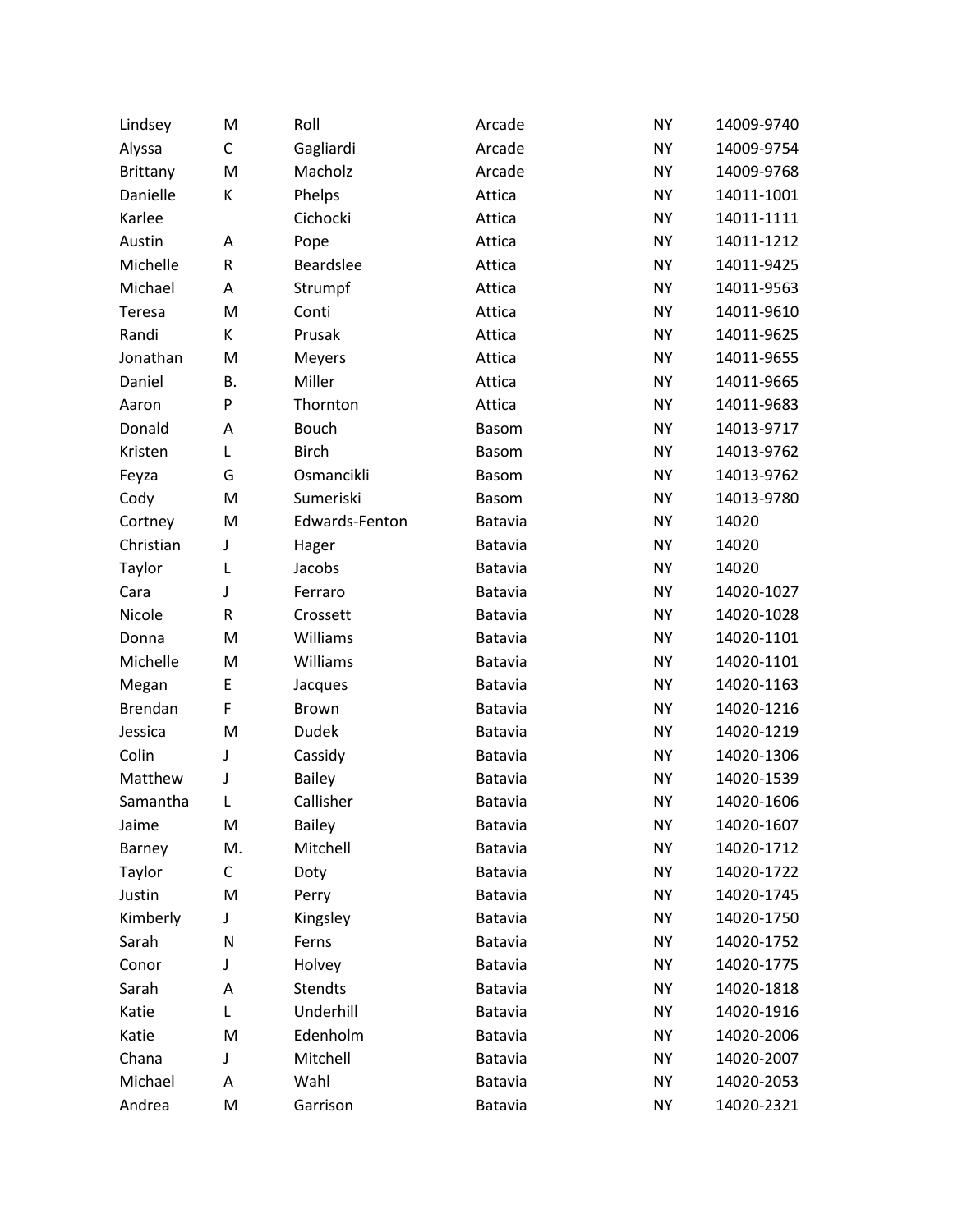| Suzanne  | M       | Smith              | Batavia        | <b>NY</b> | 14020-2405 |
|----------|---------|--------------------|----------------|-----------|------------|
| John     | R       | Sherman            | Batavia        | <b>NY</b> | 14020-2502 |
| Melissa  | Α       | Gardner            | Batavia        | <b>NY</b> | 14020-2935 |
| Rebecca  | L       | Truesdell          | Batavia        | <b>NY</b> | 14020-2944 |
| LeeAnn   | E       | McEwen             | <b>Batavia</b> | <b>NY</b> | 14020-3216 |
| Amanda   | L       | Burshtynsky        | Batavia        | <b>NY</b> | 14020-3221 |
| Jennifer | L       | Alexander          | Batavia        | <b>NY</b> | 14020-3308 |
| Danielle | M       | Eddy               | Batavia        | <b>NY</b> | 14020-3318 |
| Alec     | Jeffrey | Engel              | <b>Batavia</b> | <b>NY</b> | 14020-3329 |
| Jacob    | R       | <b>Sheets</b>      | Batavia        | <b>NY</b> | 14020-3348 |
| Kimberly | S       | Beebe              | Batavia        | <b>NY</b> | 14020-3417 |
| Janet    | M       | Richardson         | Batavia        | <b>NY</b> | 14020-3524 |
| Rachel   | E       | Guppenberger       | Batavia        | <b>NY</b> | 14020-3542 |
| Steven   | L       | <b>Burger</b>      | Batavia        | <b>NY</b> | 14020-3551 |
| Sydney   | A       | Moag               | Batavia        | <b>NY</b> | 14020-3552 |
| Robin    | M       | Clemm              | Batavia        | <b>NY</b> | 14020-3644 |
| Sara     | K       | Weis               | <b>Batavia</b> | <b>NY</b> | 14020-3820 |
| Jacob    | M       | Abdella            | Batavia        | <b>NY</b> | 14020-9432 |
| Kristy   | L.      | Abdella            | Batavia        | <b>NY</b> | 14020-9432 |
| Amanda   | M       | Rumble             | Batavia        | <b>NY</b> | 14020-9481 |
| Patrick  | J       | Pixley             | <b>Batavia</b> | <b>NY</b> | 14020-9501 |
| Katelyn  | M       | <b>Bush</b>        | Batavia        | <b>NY</b> | 14020-9534 |
| Jessica  | L       | DiSalvo            | Batavia        | <b>NY</b> | 14020-9534 |
| Jenna    | L       | Bauer              | Batavia        | <b>NY</b> | 14020-9552 |
| Steven   | Г       | Putney             | <b>Batavia</b> | <b>NY</b> | 14020-9583 |
| Meghan   | M       | Tiede              | Batavia        | <b>NY</b> | 14020-9603 |
| Neil     | B       | DeLillo            | Batavia        | <b>NY</b> | 14020-9616 |
| Jacob    | V       | Sojda              | Batavia        | <b>NY</b> | 14020-9738 |
| Lillian  | C       | Thomas             | <b>Batavia</b> | <b>NY</b> | 14020-9744 |
| Philip   | S       | Casper             | <b>Batavia</b> | <b>NY</b> | 14020-9755 |
| David    | C       | Patrick            | Batavia        | <b>NY</b> | 14020-9789 |
| Paige    | M       | <b>Stearns</b>     | Batavia        | <b>NY</b> | 14020-9798 |
| Naomi    | Г       | Hays               | <b>Bliss</b>   | <b>NY</b> | 14024-9737 |
| Teresa   | L       | Shutt              | <b>Bliss</b>   | <b>NY</b> | 14024-9790 |
| Luci     | А       | Wind               | Clarence       | <b>NY</b> | 14031-2447 |
| Shanna   | Г       | <b>Burkhardt</b>   | Corfu          | <b>NY</b> | 14036-9521 |
| James    | E       | Scherer            | Corfu          | <b>NY</b> | 14036-9530 |
| Jessica  | M       | <b>Breissinger</b> | Corfu          | <b>NY</b> | 14036-9548 |
| April    | А       | McMillion          | Corfu          | <b>NY</b> | 14036-9554 |
| Kristy   | К       | <b>Buergel</b>     | Corfu          | <b>NY</b> | 14036-9568 |
| Lisa     | R       | Carman             | Corfu          | <b>NY</b> | 14036-9590 |
| Danielle | L       | Vaughn             | Corfu          | <b>NY</b> | 14036-9620 |
| Denise   | C       | Adamski            | Corfu          | <b>NY</b> | 14036-9649 |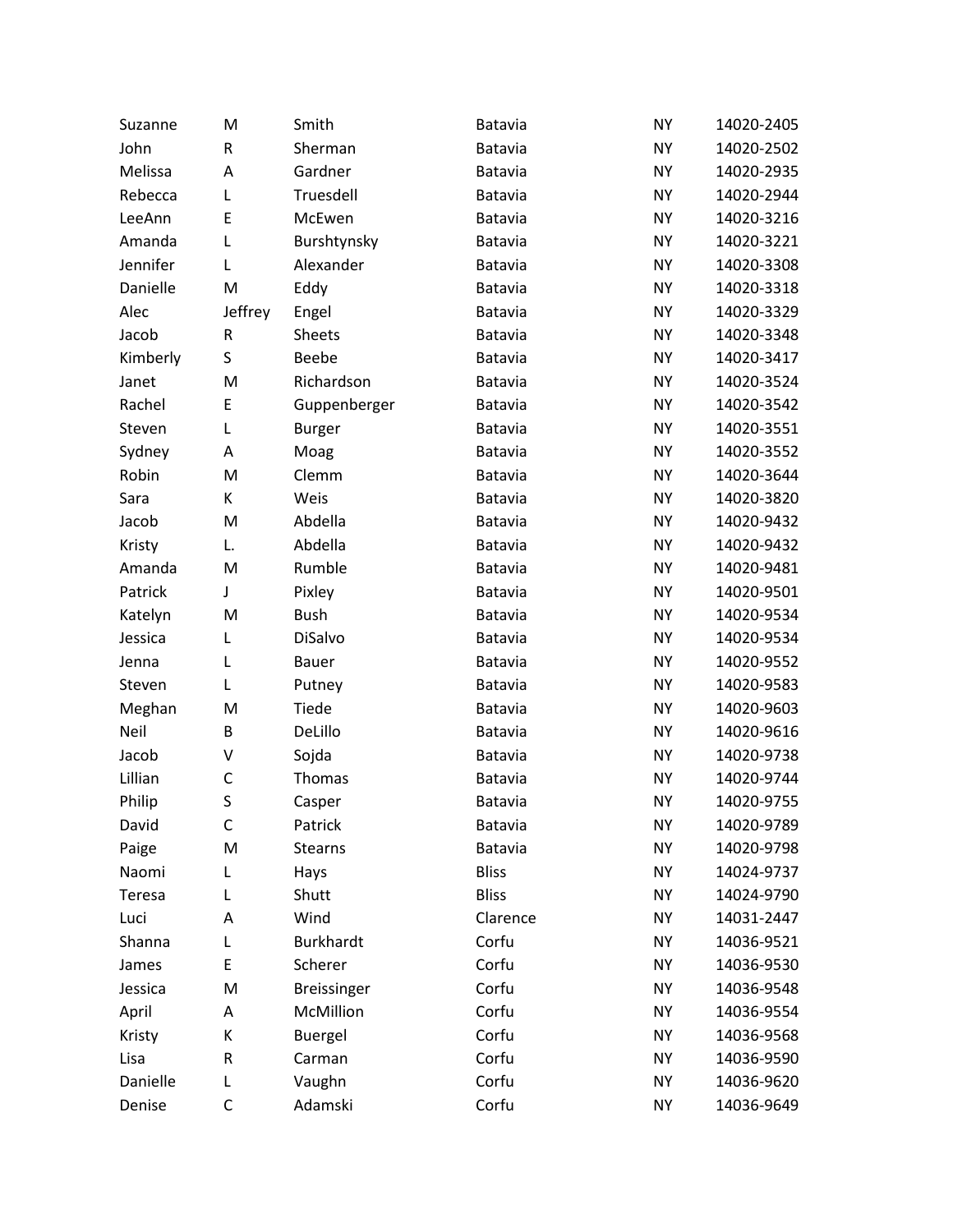| Dawn          | M  | Roberto        | Corfu               | <b>NY</b> | 14036-9702 |
|---------------|----|----------------|---------------------|-----------|------------|
| Joelle        | К  | Fugle          | Corfu               | <b>NY</b> | 14036-9712 |
| Shawn         | C  | <b>Bulow</b>   | Corfu               | <b>NY</b> | 14036-9726 |
| Jeffery       | L  | Dibble         | Corfu               | <b>NY</b> | 14036-9788 |
| Katherine     | E  | McDonald       | Cowlesville         | <b>NY</b> | 14037-9504 |
| Kevin         | J  | Marek          | Crittenden          | <b>NY</b> | 14038-0173 |
| Kayla         | M  | Fenello        | Darien Center       | <b>NY</b> | 14040      |
| William       | T  | Karches        | Darien Center       | <b>NY</b> | 14040-9607 |
| William       | C  | Buckenmeyer    | Darien Center       | <b>NY</b> | 14040-9712 |
| Kylynn        | E  | <b>Bank</b>    | Darien Center       | <b>NY</b> | 14040-9715 |
| Cheryl        | L  | Holmwood       | Darien Center       | <b>NY</b> | 14040-9723 |
| Austin        | C  | Heberlein      | Darien Center       | <b>NY</b> | 14040-9725 |
| Hannah        | M  | Zimmermann     | Darien Center       | <b>NY</b> | 14040-9742 |
| Steven        | R  | Easton         | Darien Center       | <b>NY</b> | 14040-9743 |
| James         | R  | Erb            | Darien Center       | <b>NY</b> | 14040-9748 |
| Amanda        | M  | Lewis          | Darien Center       | <b>NY</b> | 14040-9751 |
| James         | M  | <b>Burdick</b> | Delevan             | <b>NY</b> | 14042-9411 |
| Alexander     | J  | Davis          | Delevan             | <b>NY</b> | 14042-9456 |
| Catherine     | E  | Sink           | Delevan             | <b>NY</b> | 14042-9465 |
| Matthew       | B  | Phillipson     | Delevan             | <b>NY</b> | 14042-9727 |
| Stephanie     | N  | Cyprus         | East Bethany        | <b>NY</b> | 14054-9602 |
| Julliane      | N  | Ingalls        | East Bethany        | <b>NY</b> | 14054-9770 |
| Grace         | Α  | Elvers         | <b>East Concord</b> | <b>NY</b> | 14055-9728 |
| Sarah         | J  | Norway         | East Pembroke       | <b>NY</b> | 14056-0176 |
| Chapin        | W  | Guthrie        | Elba                | <b>NY</b> | 14058-9505 |
| Tabitha       | S  | Moreland       | Elba                | <b>NY</b> | 14058-9514 |
| Alexis        | M  | Aratari        | Elba                | <b>NY</b> | 14058-9515 |
| Amanda        | Г  | Miller         | Elba                | <b>NY</b> | 14058-9518 |
| Amanda        | M  | Flugel         | Elba                | <b>NY</b> | 14058-9605 |
| Chelsie       | M  | Pangrazio      | Elba                | <b>NY</b> | 14058-9771 |
| Heather       | R. | Parsons        | Freedom             | <b>NY</b> | 14065-9710 |
| <b>Brandi</b> | N  | <b>Brown</b>   | Freedom             | <b>NY</b> | 14065-9732 |
| Olivia        | L  | Lawrence       | Freedom             | <b>NY</b> | 14065-9738 |
| Mitchell      | Α  | Rinker         | Freedom             | <b>NY</b> | 14065-9775 |
| Emily         | J  | Whitehead      | Gasport             | <b>NY</b> | 14067-9302 |
| Karen         | L  | Hagar-Flick    | Gasport             | <b>NY</b> | 14067-9375 |
| Cierra        | R  | Samanka        | Gasport             | <b>NY</b> | 14067-9390 |
| Sharon        | M  | Cooper         | Gasport             | <b>NY</b> | 14067-9415 |
| Jennifer      | B  | Bognar         | Holland             | <b>NY</b> | 14080-9413 |
| Samantha      |    | Diehl          | Holland             | <b>NY</b> | 14080-9719 |
| Paige         | M  | Nichols        | Holland             | <b>NY</b> | 14080-9777 |
| Cameron       | P  | Seneca         | Irving              | NY        | 14081-9322 |
| Nancy         | А. | Cox            | Java Center         | NY        | 14082-9614 |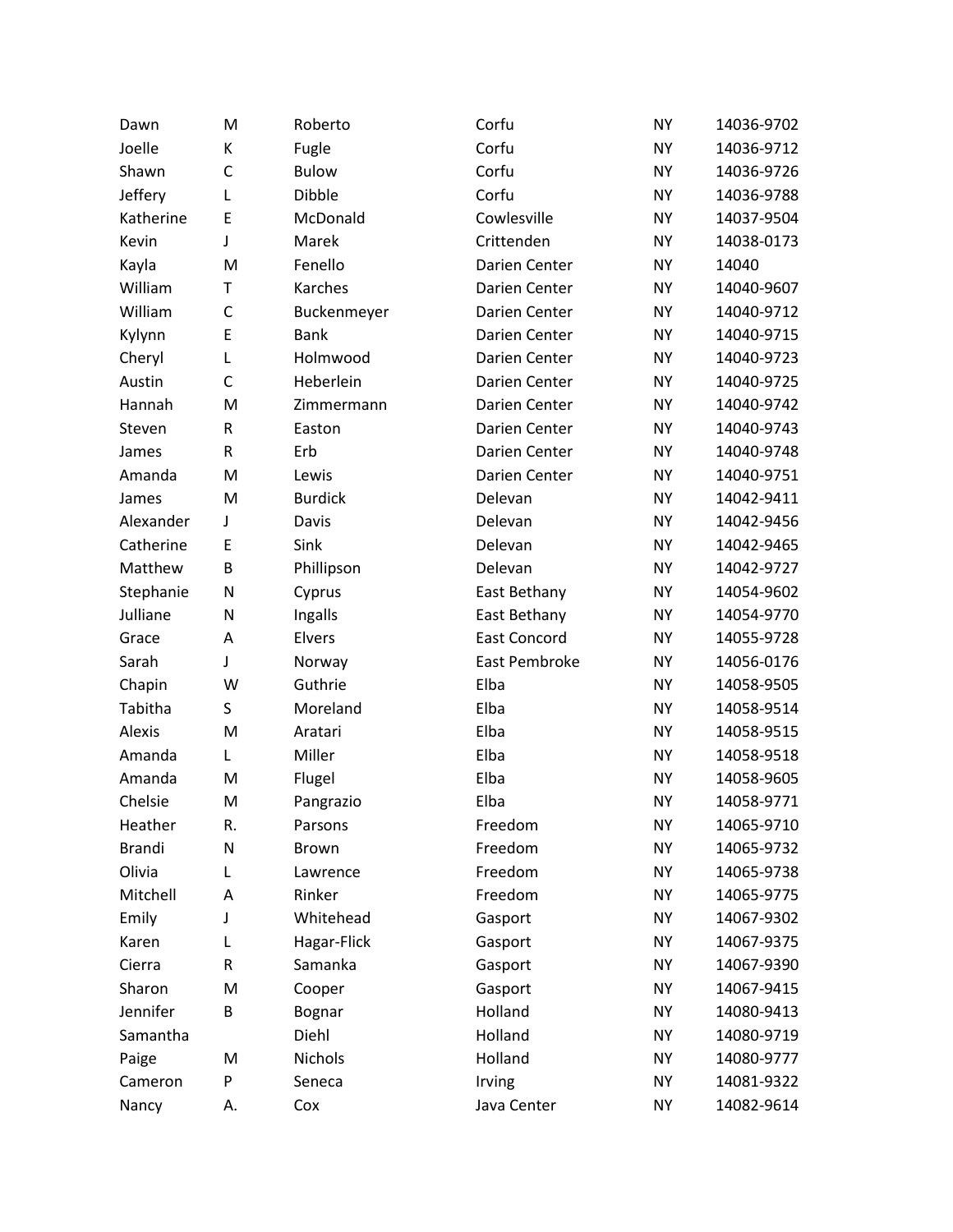| Danielle      | E            | Kinney      | Java Village | <b>NY</b> | 14083      |
|---------------|--------------|-------------|--------------|-----------|------------|
| Scott         | A            | Mariano     | Lyndonville  | <b>NY</b> | 14098      |
| Kayla         | J            | Luckman     | Lyndonville  | <b>NY</b> | 14098-9601 |
| Shae-Lyn      | J            | Herman      | Lyndonville  | <b>NY</b> | 14098-9773 |
| Samantha      | S            | Skryp       | Lyndonville  | <b>NY</b> | 14098-9774 |
| Gregory       | D            | Bow         | Lyndonville  | <b>NY</b> | 14098-9803 |
| Colleen       | T            | Davey       | Machias      | <b>NY</b> | 14101-9759 |
| David         | ${\sf R}$    | McKeever    | Machias      | <b>NY</b> | 14101-9759 |
| Robin         | А.           | Alexander   | Medina       | <b>NY</b> | 14103      |
| Debra         | A            | Tompkins    | Medina       | <b>NY</b> | 14103-1004 |
| Hailee        | M            | Bane        | Medina       | <b>NY</b> | 14103-1050 |
| Rochelle      | E            | Horner      | Medina       | <b>NY</b> | 14103-1138 |
| <b>Brandi</b> | L            | Kruger      | Medina       | <b>NY</b> | 14103-1201 |
| Naghma        |              | Mustafa     | Medina       | <b>NY</b> | 14103-1229 |
| Amber         | M            | Mesita      | Medina       | <b>NY</b> | 14103-1258 |
| Matthew       | W            | Caldwell    | Medina       | <b>NY</b> | 14103-1366 |
| Marley        | F            | Osgood      | Medina       | <b>NY</b> | 14103-1604 |
| Allyson       | M            | Withey      | Medina       | <b>NY</b> | 14103-1604 |
| Christina     | H            | Greco       | Medina       | <b>NY</b> | 14103-1649 |
| Helen         | R.           | Robare      | Medina       | <b>NY</b> | 14103-1701 |
| Colleen       | M            | Pitts       | Medina       | <b>NY</b> | 14103-1747 |
| Laurie        | J            | Dunn        | Medina       | <b>NY</b> | 14103-1846 |
| Monica        | M            | Silversmith | Medina       | <b>NY</b> | 14103-9424 |
| Abygail       | M            | Anderson    | Medina       | <b>NY</b> | 14103-9543 |
| Charissa      | B            | Farnsworth  | Medina       | <b>NY</b> | 14103-9578 |
| Kalie         | L            | Curtin      | Medina       | <b>NY</b> | 14103-9594 |
| Alexander     | $\mathsf{H}$ | Benson      | Medina       | <b>NY</b> | 14103-9685 |
| Amanda        | L            | Soliday     | Medina       | <b>NY</b> | 14103-9706 |
| Mark          | A            | Grimes      | Medina       | <b>NY</b> | 14103-9721 |
| Elisabeth     | Α.           | Tiberio     | Medina       | <b>NY</b> | 14103-9726 |
| Daphne        | L            | Kroll       | Medina       | <b>NY</b> | 14103-9800 |
| Michele       | L.           | Sargent     | Middleport   | <b>NY</b> | 14105-9304 |
| Krista        | M            | Boyler      | Middleport   | <b>NY</b> | 14105-9712 |
| Michelle      | L.           | Parker      | Middleport   | <b>NY</b> | 14105-9713 |
| Marilyn       |              | Moser       | Middleport   | <b>NY</b> | 14105-9739 |
| Ryan          | N            | Lockwood    | North Java   | <b>NY</b> | 14113-9745 |
| Jessica       | J            | Jurewicz    | North Java   | <b>NY</b> | 14113-9758 |
| Jonathan      | A            | Slomba      | North Java   | <b>NY</b> | 14113-9765 |
| Raven         | M            | Bentkowski  | Oakfield     | <b>NY</b> | 14125-1009 |
| Meghan        | E            | Vandersteur | Oakfield     | <b>NY</b> | 14125-1011 |
| Melissa       | C            | Fuchs       | Oakfield     | <b>NY</b> | 14125-1101 |
| Kaitlyn       |              | Allen       | Oakfield     | <b>NY</b> | 14125-1123 |
| Stacy         |              | Martino     | Oakfield     | <b>NY</b> | 14125-9431 |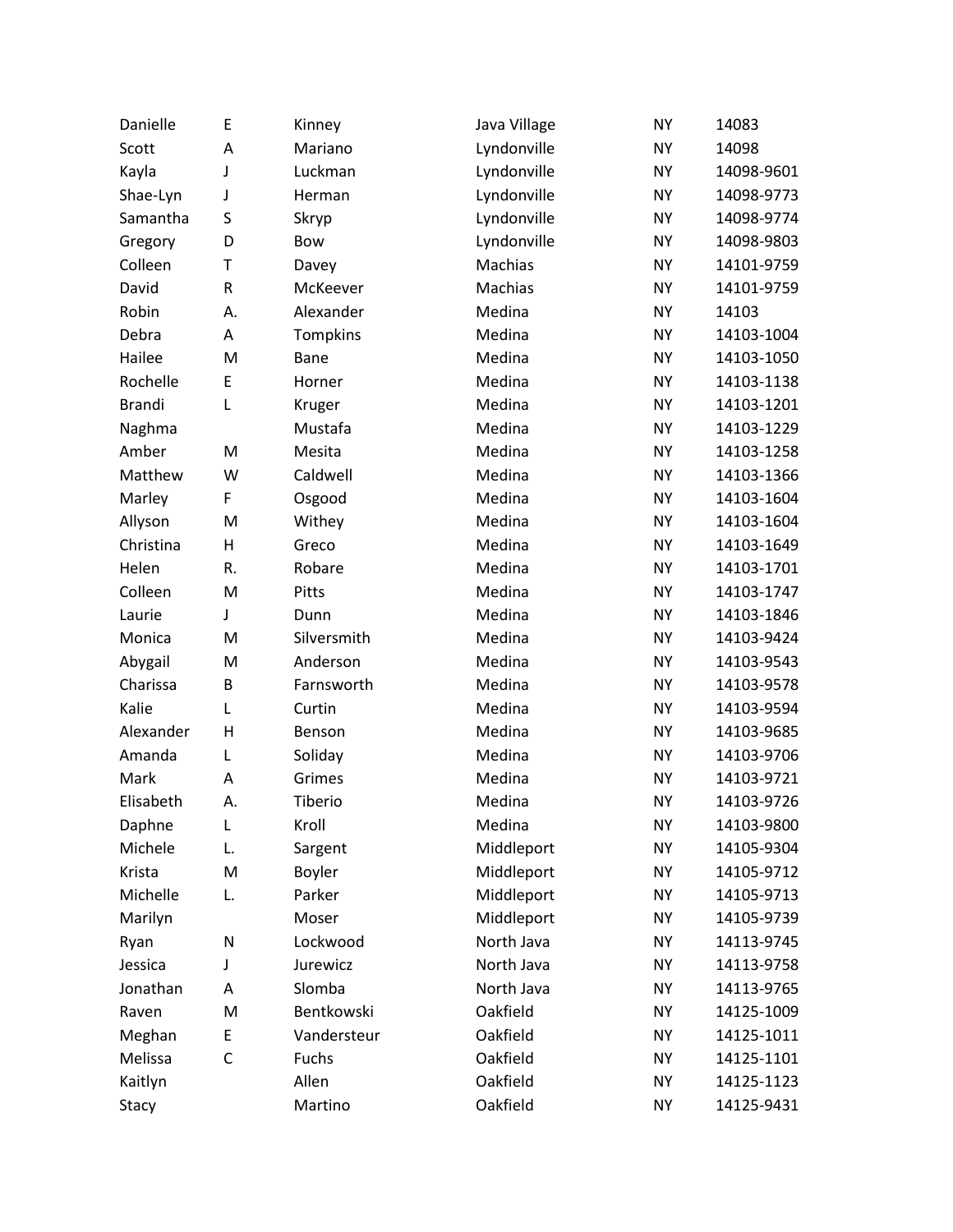| Emily           | Α  | <b>Bosse</b>         | Oakfield            | <b>NY</b> | 14125-9712 |
|-----------------|----|----------------------|---------------------|-----------|------------|
| Haley           | Α  | Read                 | Oakfield            | <b>NY</b> | 14125-9762 |
| James           | M  | Draper               | <b>Orchard Park</b> | <b>NY</b> | 14127-2659 |
| Melissa         | Α  | Carpenter            | Pike                | <b>NY</b> | 14130      |
| Summer          | I  | Carter               | Pike                | <b>NY</b> | 14130-0105 |
| Julia           | Α  | Chojnacki            | Varysburg           | <b>NY</b> | 14167-9616 |
| Derick          | J  | Meyers               | Varysburg           | <b>NY</b> | 14167-9636 |
| Clayton         | D  | Miller               | Varysburg           | <b>NY</b> | 14167-9702 |
| Ashley          | M  | Kerr                 | Varysburg           | <b>NY</b> | 14167-9703 |
| Matthew         | L  | Mead                 | Varysburg           | <b>NY</b> | 14167-9739 |
| Jake            | Α  | <b>Becker</b>        | Varysburg           | <b>NY</b> | 14167-9761 |
| Luke            | G  | <b>Becker</b>        | Varysburg           | <b>NY</b> | 14167-9761 |
| <b>Brian</b>    | W  | Cass                 | <b>West Falls</b>   | <b>NY</b> | 14170-9726 |
| Shawn           | P  | Durandetto           | <b>West Valley</b>  | <b>NY</b> | 14171      |
| Angela          | M  | Ghani                | <b>West Valley</b>  | <b>NY</b> | 14171-9763 |
| Falesha         | Α  | Moultrie             | <b>Buffalo</b>      | <b>NY</b> | 14211-2611 |
| Michael         | T  | Loggins              | <b>Buffalo</b>      | <b>NY</b> | 14218-3658 |
| Rebecca         | J  | Hoyt                 | <b>Buffalo</b>      | <b>NY</b> | 14220-1539 |
| Ruth            |    | Shamenda             | <b>Buffalo</b>      | <b>NY</b> | 14221-3215 |
| Lindsay         | M  | Pawlikowski          | Williamsville       | <b>NY</b> | 14221-7418 |
| Katelyn         | M  | Gindele              | <b>Buffalo</b>      | <b>NY</b> | 14224-1215 |
| Samantha        | M  | Vogt                 | <b>West Seneca</b>  | <b>NY</b> | 14224-2319 |
| Taylor          | Г  | Schutt               | Cheektowaga         | <b>NY</b> | 14225-4232 |
| lan             | R  | Mowatt               | Albion              | <b>NY</b> | 14411-1041 |
| Rebecca         | M  | Mowatt               | Albion              | <b>NY</b> | 14411-1041 |
| Leah            | E  | Mead                 | Albion              | <b>NY</b> | 14411-1255 |
| <b>Brittany</b> | E  | <b>Bennett-Allis</b> | Albion              | <b>NY</b> | 14411-1351 |
| Amanda          | F  | Wolford              | Albion              | <b>NY</b> | 14411-1352 |
| Courtney        | C  | <b>Burdick</b>       | Albion              | <b>NY</b> | 14411-1429 |
| Tami            | L  | Groth                | Albion              | <b>NY</b> | 14411-1445 |
| Robyn           | M  | Moore                | Albion              | <b>NY</b> | 14411-1505 |
| Rhonda          | L  | Parker               | Albion              | <b>NY</b> | 14411-1517 |
| Stephen         | L  | Preston              | Albion              | <b>NY</b> | 14411-9067 |
| Ivan            | C  | Madafferi            | Albion              | <b>NY</b> | 14411-9106 |
| Garrett         | M  | Rustay               | Albion              | <b>NY</b> | 14411-9211 |
| Dalton          | Т  | Worgo                | Albion              | <b>NY</b> | 14411-9325 |
| Amanda          | B  | Monacelli            | Albion              | <b>NY</b> | 14411-9346 |
| Mariah          | J  | Candelaria           | Albion              | <b>NY</b> | 14411-9364 |
| Adam            | S  | Hazel                | Albion              | <b>NY</b> | 14411-9404 |
| Dane            | E  | Jochen               | Albion              | <b>NY</b> | 14411-9407 |
| Julie           | А  | <b>Myers</b>         | Albion              | <b>NY</b> | 14411-9518 |
| Tina            | M. | Wilkins              | Albion              | <b>NY</b> | 14411-9548 |
| Michael         | W  | Harding              | Albion              | <b>NY</b> | 14411-9567 |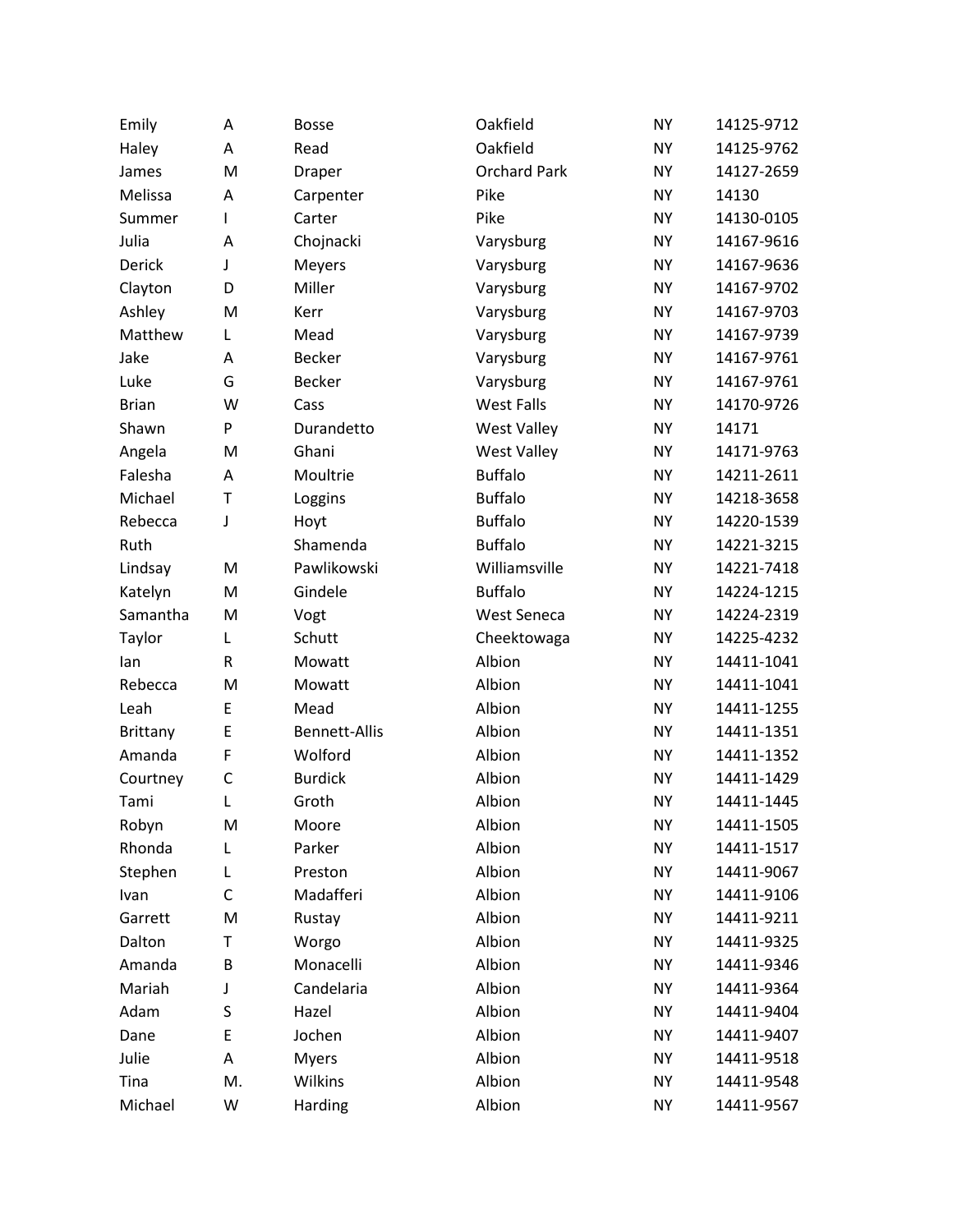| Rachel         | D | Fracek         | Albion      | <b>NY</b> | 14411-9748 |
|----------------|---|----------------|-------------|-----------|------------|
| Stephanie      | F | Gerhardt       | Avon        | <b>NY</b> | 14414      |
| Kelsey         | E | Temperato      | Avon        | <b>NY</b> | 14414-1109 |
| Katie          | M | Greenman       | Avon        | <b>NY</b> | 14414-1360 |
| Joanna         | R | Stacy          | Bergen      | <b>NY</b> | 14416-9424 |
| Melissa        | M | LeSage         | Bergen      | <b>NY</b> | 14416-9501 |
| Amanda-        |   |                |             |           |            |
| Kay            | M | Sands          | Bergen      | <b>NY</b> | 14416-9529 |
| Cody           | D | Millspaugh     | Bergen      | <b>NY</b> | 14416-9573 |
| Kathryn        | N | Wheeler        | Bergen      | <b>NY</b> | 14416-9703 |
| Elizabeth      | C | Bonilla        | Bergen      | <b>NY</b> | 14416-9750 |
| Flor           | D | Solis-Yepez    | Brockport   | <b>NY</b> | 14420-1128 |
| Chelsea        | E | Davis          | Brockport   | <b>NY</b> | 14420-1508 |
| Danen          |   | Danielak       | Brockport   | <b>NY</b> | 14420-2405 |
| Melissa        | A | Scheidt        | Brockport   | <b>NY</b> | 14420-2659 |
| Cherie         |   | Sailus         | Brockport   | <b>NY</b> | 14420-9355 |
| Melissa        | I | Perez          | Brockport   | <b>NY</b> | 14420-9435 |
| Jessica        | C | Soehner        | Brockport   | <b>NY</b> | 14420-9459 |
| Heather        | M | <b>Stevens</b> | Brockport   | <b>NY</b> | 14420-9459 |
| Charlotte      | J | Donahue        | Byron       | <b>NY</b> | 14422      |
| Mary-Grace     | J | Gabalski       | Byron       | <b>NY</b> | 14422-9414 |
| Tiffany        | M | Harrington     | Byron       | <b>NY</b> | 14422-9500 |
| Emily          | M | George         | Byron       | <b>NY</b> | 14422-9556 |
| <b>Bridget</b> | Α | Allport        | Byron       | <b>NY</b> | 14422-9722 |
| Cynthia        | А | Russell        | Byron       | <b>NY</b> | 14422-9722 |
| Dakota         |   | Longhini       | Byron       | <b>NY</b> | 14422-9729 |
| Sarah          | A | Gray           | Caledonia   | <b>NY</b> | 14423-1220 |
| Robert         | C | Garland        | Caledonia   | <b>NY</b> | 14423-9583 |
| Dana           | К | Sass           | Caledonia   | <b>NY</b> | 14423-9584 |
| Nadine         | К | Colbert        | Canandaigua | <b>NY</b> | 14424-1013 |
| <b>Briana</b>  | L | Dembinski      | Castile     | <b>NY</b> | 14427-9620 |
| Victoria       | M | Greenaker      | Castile     | <b>NY</b> | 14427-9703 |
| Paula          | Α | <b>Mikols</b>  | Churchville | <b>NY</b> | 14428-8908 |
| Justin         | B | Montagno       | Churchville | <b>NY</b> | 14428-9345 |
| Christina      | M | Adams          | Churchville | <b>NY</b> | 14428-9416 |
| Mallory        | J | Doll           | Churchville | <b>NY</b> | 14428-9444 |
| Alexandra      | L | Allen          | Churchville | <b>NY</b> | 14428-9593 |
| Ryan           | M | <b>Backus</b>  | Dansville   | <b>NY</b> | 14437-1036 |
| Erica          | M | Legros         | Dansville   | <b>NY</b> | 14437-1044 |
| Frederick      | Т | Helfrich       | Dansville   | <b>NY</b> | 14437-1145 |
| Peter          | J | Donlon         | Dansville   | <b>NY</b> | 14437-1238 |
| Donna          | P | Schmitz        | Dansville   | <b>NY</b> | 14437-1238 |
| Lori           | А | Losey          | Dansville   | <b>NY</b> | 14437-1251 |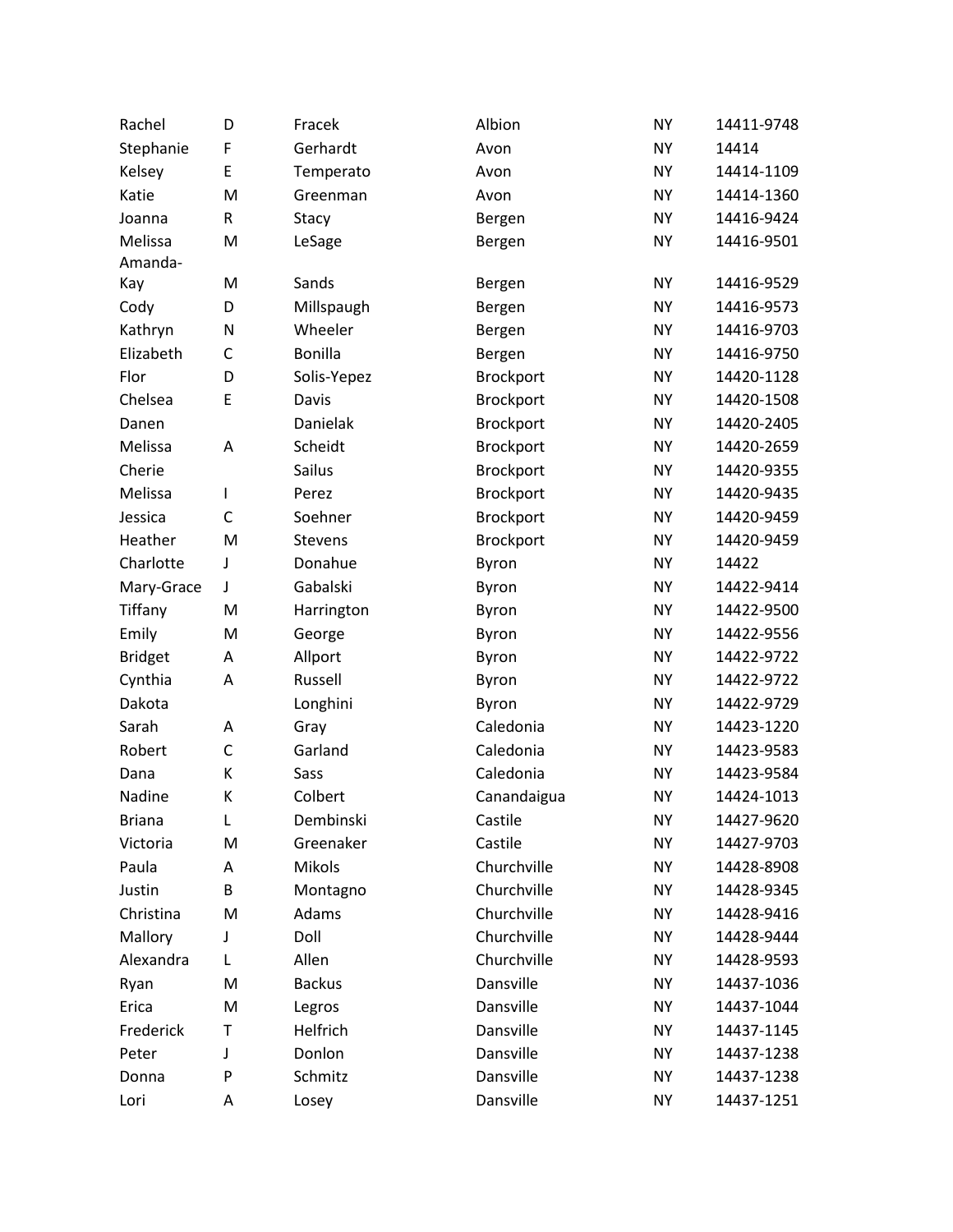| Tomasz    |         | Swiderek         | Dansville      | <b>NY</b> | 14437-1334 |
|-----------|---------|------------------|----------------|-----------|------------|
| Laura     | M       | Cornell          | Dansville      | <b>NY</b> | 14437-1407 |
| Taylor    | R       | Harnish          | Dansville      | <b>NY</b> | 14437-1542 |
| Rachel    | E       | West             | Dansville      | <b>NY</b> | 14437-1621 |
| Jessi     | Lee     | <b>Briggs</b>    | Dansville      | <b>NY</b> | 14437-1712 |
| Katlin    |         | Palma            | Dansville      | <b>NY</b> | 14437-1712 |
| Benjamin  | D       | Knights          | Dansville      | <b>NY</b> | 14437-1739 |
| Melissa   | Υ       | Preston          | Dansville      | <b>NY</b> | 14437-8910 |
| Paul      | B       | <b>Burmester</b> | Dansville      | <b>NY</b> | 14437-9193 |
| Keara     | L       | Hartson          | Dansville      | <b>NY</b> | 14437-9504 |
| William   | P       | Yaeger           | Dansville      | <b>NY</b> | 14437-9543 |
| Shelly    | A       | Ames             | Dansville      | <b>NY</b> | 14437-9628 |
| Kathi     | Г       | <b>Blaise</b>    | Dansville      | <b>NY</b> | 14437-9675 |
| Crystal   | M       | Vermette         | East Rochester | <b>NY</b> | 14445-1816 |
| Angelina  | M       | Hoppough         | Fairport       | <b>NY</b> | 14450-1747 |
| Renee     | E       | Bui              | Geneseo        | <b>NY</b> | 14454-1306 |
| Anna      | M       | Campbell         | Geneseo        | <b>NY</b> | 14454-9713 |
| Stephanie |         | Ludlow           | Geneseo        | <b>NY</b> | 14454-9717 |
| Lynn      | M       | Kilgore          | Hamlin         | <b>NY</b> | 14464-9334 |
| Shelby    | M       | Wallenhorst      | Hamlin         | <b>NY</b> | 14464-9360 |
| Sandy     | К       | Schicker         | Hamlin         | <b>NY</b> | 14464-9533 |
| Andrew    | J       | Gilfilian        | Hamlin         | <b>NY</b> | 14464-9552 |
| Kade      | S       | McConnell        | Hamlin         | <b>NY</b> | 14464-9602 |
| Steven    |         | Garwood          | Hemlock        | <b>NY</b> | 14466-9723 |
| Emily     | B       | Reichert         | Henrietta      | <b>NY</b> | 14467-9776 |
| Rob       |         | Tanner           | Hilton         | <b>NY</b> | 14468-8957 |
| Carl      | $\sf R$ | Lester           | Bloomfield     | <b>NY</b> | 14469-9326 |
| Kayleigh  | A       | Stone            | Bloomfield     | <b>NY</b> | 14469-9393 |
| Danielle  | J       | Fanton           | Holley         | <b>NY</b> | 14470-1100 |
| Anthony   | M       | Penna            | Holley         | <b>NY</b> | 14470-9023 |
| Jessica   | L       | <b>Brien</b>     | Holley         | <b>NY</b> | 14470-9044 |
| Savannah  | M       | Amedick          | Holley         | <b>NY</b> | 14470-9302 |
| Cynthia   | D       | Hansen           | Holley         | <b>NY</b> | 14470-9344 |
| Amber     | S       | Collins          | Holley         | <b>NY</b> | 14470-9354 |
| Lidia     | Χ       | Levchuk          | Holley         | <b>NY</b> | 14470-9513 |
| Lindsay   | N       | Smith            | Holley         | <b>NY</b> | 14470-9723 |
| Maria     |         | Thomas           | Honeoye        | <b>NY</b> | 14471-9347 |
| Nina      | F       | Close            | Honeoye Falls  | <b>NY</b> | 14472-1302 |
| Eryn      | E       | Mosier           | Kendall        | <b>NY</b> | 14476-9611 |
| Matthew   | W       | Klick            | Kendall        | <b>NY</b> | 14476-9708 |
| Barbara   | J       | Feathers         | Kent           | <b>NY</b> | 14477-9633 |
| Tiffany   | L       | Keiffer          | Kent           | <b>NY</b> | 14477-9725 |
| Stephen   | J       | Jackson          | Knowlesville   | NY        | 14479-9195 |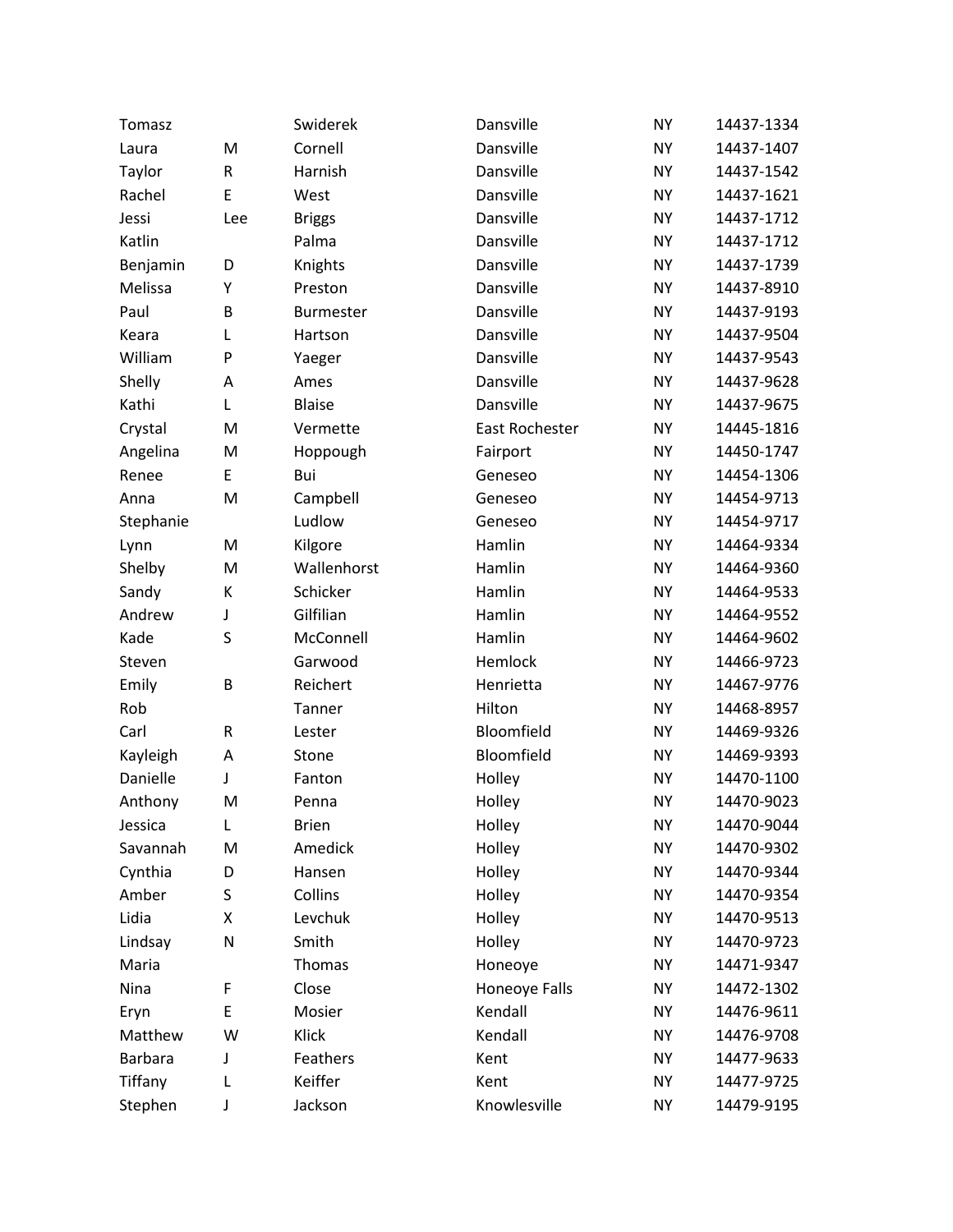| Cheltsea | L         | Collins         | Leicester           | <b>NY</b> | 14481-9632 |
|----------|-----------|-----------------|---------------------|-----------|------------|
| Cali     | R         | Hauslauer       | Leicester           | <b>NY</b> | 14481-9732 |
| Matthew  | W         | Yacuzzo         | LeRoy               | <b>NY</b> | 14482-1001 |
| Corrie   | R         | Doeller         | LeRoy               | <b>NY</b> | 14482-1022 |
| Timothy  | M.        | Niccloy         | LeRoy               | <b>NY</b> | 14482-1106 |
| Jacob    | R         | Syracuse        | LeRoy               | <b>NY</b> | 14482-1106 |
| Connie   | L         | Harper          | LeRoy               | <b>NY</b> | 14482-1333 |
| Jacob    | A         | Bortle          | LeRoy               | <b>NY</b> | 14482-1508 |
| Matthew  | B         | Cray            | LeRoy               | <b>NY</b> | 14482-1508 |
| Mitchell | B         | Wardell         | LeRoy               | <b>NY</b> | 14482-1511 |
| Heather  | L         | Schroeder       | LeRoy               | <b>NY</b> | 14482-8957 |
| Michelle | L         | <b>Riggs</b>    | LeRoy               | <b>NY</b> | 14482-8966 |
| Kelsey   |           | LaVare          | LeRoy               | <b>NY</b> | 14482-8967 |
| Jordan   | B         | Tillotson       | LeRoy               | <b>NY</b> | 14482-8980 |
| Adam     | M         | Smith           | LeRoy               | <b>NY</b> | 14482-9341 |
| Kevin    | J         | Callahan        | LeRoy               | <b>NY</b> | 14482-9357 |
| Micah    | C         | <b>Brill</b>    | LeRoy               | <b>NY</b> | 14482-9702 |
| Valerie  | L         | Miller          | Lima                | <b>NY</b> | 14485-9573 |
| Jessica  | J         | <b>Brisbane</b> | Livonia             | <b>NY</b> | 14487-9539 |
| Nathan   | M         | Flanagan        | Livonia             | <b>NY</b> | 14487-9554 |
| Erica    | M         | Klein           | Livonia             | <b>NY</b> | 14487-9781 |
| Joseph   | R         | Lubanski        | Macedon             | <b>NY</b> | 14502-8701 |
| David    | T         | Ellsworth       | Macedon             | <b>NY</b> | 14502-8916 |
| Douglas  |           | Ellsworth       | Macedon             | <b>NY</b> | 14502-8916 |
| Katelyn  | ${\sf R}$ | Swain           | <b>Mount Morris</b> | <b>NY</b> | 14510-1118 |
| Timothy  |           | Wolverton       | <b>Mount Morris</b> | <b>NY</b> | 14510-1206 |
| Amanda   | К         | Hart            | North Chili         | <b>NY</b> | 14514-1150 |
| Dominic  | J         | Pezzimenti      | North Chili         | <b>NY</b> | 14514-1228 |
| Emily    | M         | Blondell        | North Chili         | <b>NY</b> | 14514-1317 |
| Carlos   | A         | Ruiz            | North Chili         | <b>NY</b> | 14514-1361 |
| Laurie   | Α         | Mosko           | Nunda               | <b>NY</b> | 14517-0584 |
| Amanda   | К         | Reichard        | Nunda               | <b>NY</b> | 14517-9652 |
| Michael  | Т         | <b>Baldwin</b>  | Nunda               | <b>NY</b> | 14517-9686 |
| Lauren   | M         | Donovan         | Nunda               | <b>NY</b> | 14517-9692 |
| Korey    | F         | Gillen          | Nunda               | <b>NY</b> | 14517-9763 |
| Thomas   | А         | Coates          | Nunda               | <b>NY</b> | 14517-9791 |
| Kaleigh  | P         | Kingsley        | Pavilion            | <b>NY</b> | 14525-9125 |
| Patricia | А         | <b>Brown</b>    | Pavilion            | <b>NY</b> | 14525-9511 |
| Peter    | D         | Sherman         | Pavilion            | <b>NY</b> | 14525-9523 |
| James    | M         | <b>Babcock</b>  | Pavilion            | <b>NY</b> | 14525-9601 |
| Richard  | J         | Apley           | Pavilion            | <b>NY</b> | 14525-9701 |
| Wendy    | L         | Edwards         | Pavilion            | <b>NY</b> | 14525-9723 |
| Trevor   | L         | Berkemeier      | Pavilion            | <b>NY</b> | 14525-9737 |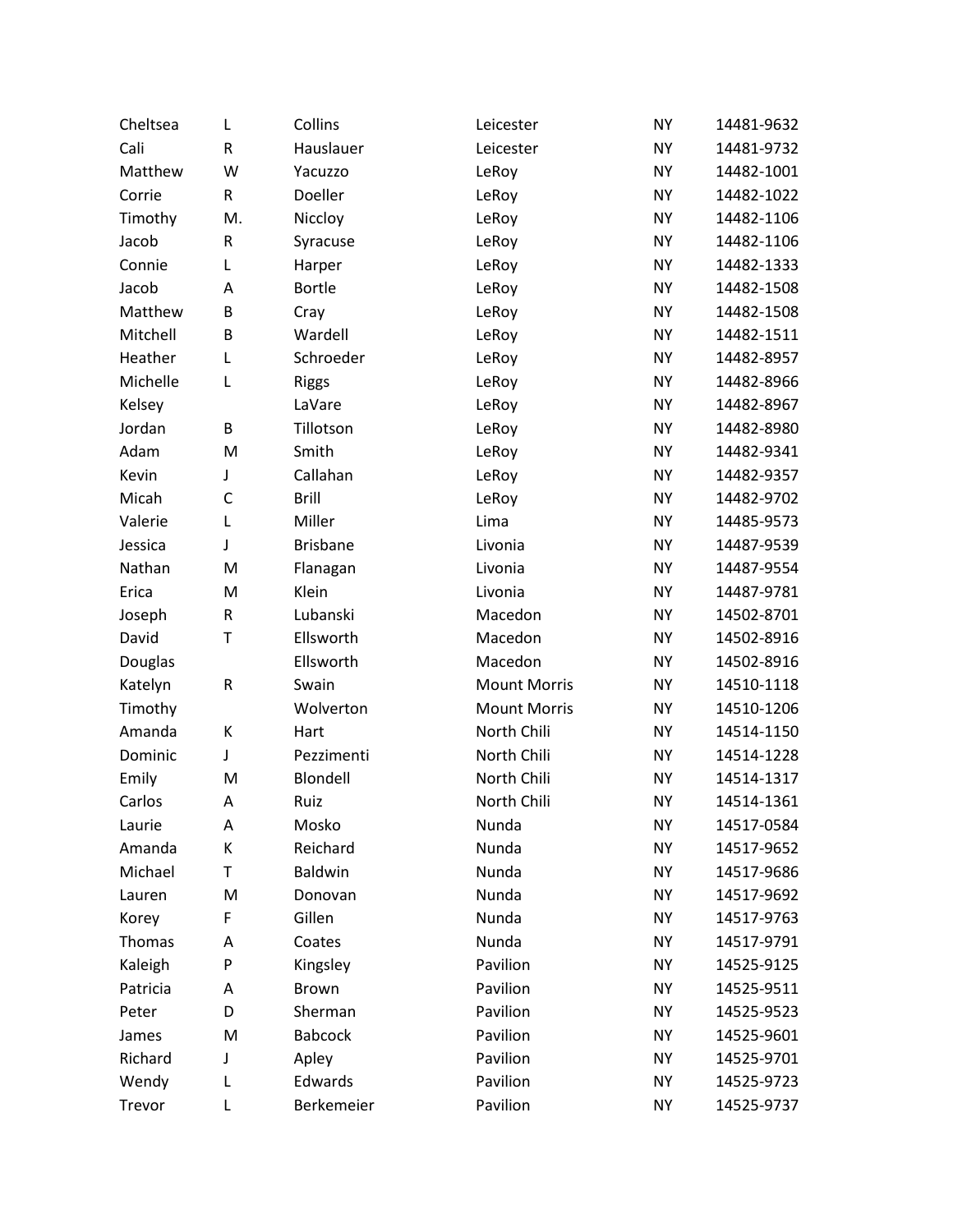| Charles      | Ε         | Janes          | Pavilion              | <b>NY</b> | 14525-9750 |
|--------------|-----------|----------------|-----------------------|-----------|------------|
| Casey        | J         | Sherman        | Pavilion              | <b>NY</b> | 14525-9766 |
| Brittany     | R         | Irish          | Perry                 | <b>NY</b> | 14530      |
| Michael      | C         | Naschke        | Perry                 | <b>NY</b> | 14530-1003 |
| Shannen      | L         | Willey         | Perry                 | <b>NY</b> | 14530-1106 |
| Amanda       | L         | Wolfe          | Perry                 | <b>NY</b> | 14530-1122 |
| Holly        | A         | Hosmer         | Perry                 | <b>NY</b> | 14530-1318 |
| Mariah       |           | Pierrot        | Perry                 | <b>NY</b> | 14530-1516 |
| David        | M         | Parfitt        | Perry                 | <b>NY</b> | 14530-1518 |
| Michelle     | E         | Tallman        | Perry                 | <b>NY</b> | 14530-1620 |
| Richard      | E         | <b>Storms</b>  | Perry                 | <b>NY</b> | 14530-9532 |
| Allysa       | M         | Hart           | Perry                 | <b>NY</b> | 14530-9621 |
| Amanda       | L         | Huff           | Perry                 | <b>NY</b> | 14530-9720 |
| Nancy        | J         | Warner         | Perry                 | <b>NY</b> | 14530-9731 |
| Juliana      |           | Holbrook       | Pittsford             | <b>NY</b> | 14534-3429 |
| Lindsey      | O         | Loomis-O'Brien | Pittsford             | <b>NY</b> | 14534-9726 |
| Rischandra   | L         | Smith          | Portageville          | <b>NY</b> | 14536      |
| Timothy      | J         | Vellekoop      | Scottsville           | <b>NY</b> | 14546-1017 |
| Katelyn      | M         | Filozof        | Scottsville           | <b>NY</b> | 14546-9784 |
| Justin       | M         | Winters        | Scottsville           | <b>NY</b> | 14546-9784 |
| Sara         | E         | Stabley        | Silver Lake           | <b>NY</b> | 14549      |
| Hannah       | R         | Ikeler         | <b>Silver Springs</b> | <b>NY</b> | 14550-9796 |
| Julie        | ${\sf R}$ | Downs          | South Byron           | <b>NY</b> | 14557      |
| Devir        |           | Gesell         | Spencerport           | <b>NY</b> | 14559-1039 |
| Amy          | L         | Lane           | Spencerport           | <b>NY</b> | 14559-1713 |
| Joliene      | M         | Mahan          | Spencerport           | <b>NY</b> | 14559-1734 |
| Noah         | B         | Bixby          | Spencerport           | <b>NY</b> | 14559-9520 |
| Allyson      | D         | Forbes         | Victor                | <b>NY</b> | 14564-9558 |
| Jennifer     | L         | Fladie         | Warsaw                | <b>NY</b> | 14569      |
| Justin       | M         | <b>Niles</b>   | Warsaw                | <b>NY</b> | 14569-1204 |
| Chelsea      | L         | Aldrich        | Warsaw                | <b>NY</b> | 14569-1313 |
| Susan        | Α         | Slocum         | Warsaw                | <b>NY</b> | 14569-1527 |
| Thomas       | C         | Youngers       | Warsaw                | <b>NY</b> | 14569-9301 |
| Moriah       | A         | Wilcox         | Warsaw                | <b>NY</b> | 14569-9362 |
| Shalyn       | L         | Zak            | Warsaw                | <b>NY</b> | 14569-9549 |
| <b>Tracy</b> | L         | Weis           | Warsaw                | <b>NY</b> | 14569-9702 |
| Charles      | M         | Bonham         | Warsaw                | <b>NY</b> | 14569-9707 |
| Cheryl       | L         | Schabloski     | Warsaw                | <b>NY</b> | 14569-9737 |
| Tessa        | К         | Hendershott    | Warsaw                | <b>NY</b> | 14569-9744 |
| Sarah        | L         | Connor         | Waterport             | <b>NY</b> | 14571      |
| Carmela      | L         | Allen          | Waterport             | <b>NY</b> | 14571-0109 |
| Sabir        | M         | Aajan          | Waterport             | <b>NY</b> | 14571-9725 |
| Jamie        | L         | Barbour        | Waterport             | NY        | 14571-9761 |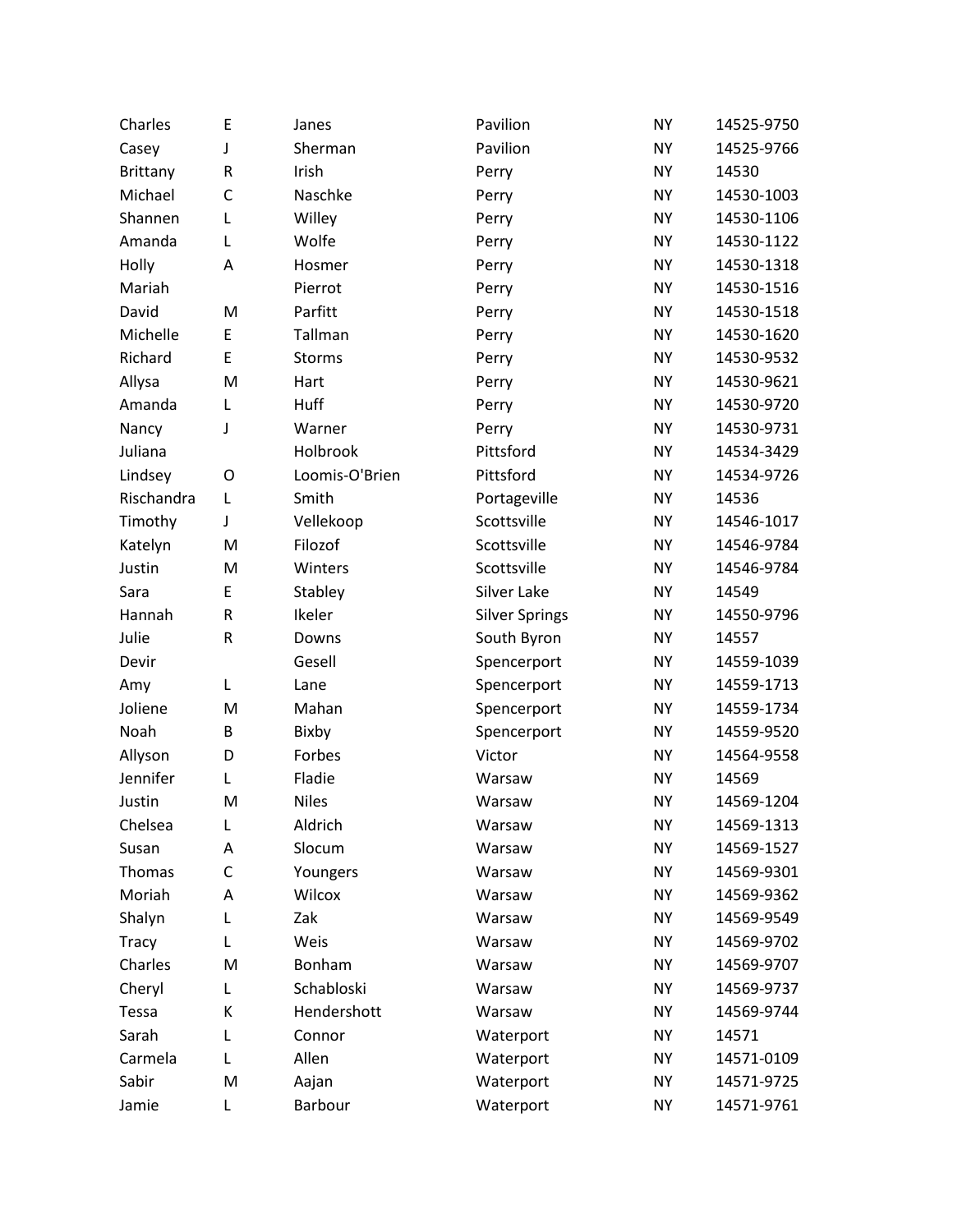| Alexander   | P | Chevier        | Waterport             | <b>NY</b> | 14571-9774 |
|-------------|---|----------------|-----------------------|-----------|------------|
| Chelsea     | L | Kenward        | Waterport             | <b>NY</b> | 14571-9789 |
| Gregory     | O | Pettinger      | Wayland               | <b>NY</b> | 14572-1204 |
| Carolyn     | A | Check          | Wayland               | <b>NY</b> | 14572-1440 |
| Alyssa      | J | Kimbel         | Wayland               | <b>NY</b> | 14572-9393 |
| Marissa     | M | O'Neal         | Wayland               | <b>NY</b> | 14572-9517 |
| Stephanie   | L | Latragna       | Webster               | <b>NY</b> | 14580-2602 |
| Laura       | B | Yuhnke         | Wyoming               | <b>NY</b> | 14591-9543 |
| Carrie      | E | Greig          | Wyoming               | <b>NY</b> | 14591-9726 |
| Steven      | J | Mancini        | Rochester             | <b>NY</b> | 14606-3916 |
| Roman       |   | Lukomskiy      | Rochester             | <b>NY</b> | 14606-4528 |
| Karen       |   | <b>Baker</b>   | Rochester             | <b>NY</b> | 14607-2129 |
| Amy         | J | <b>Balling</b> | Rochester             | <b>NY</b> | 14607-2339 |
| Jennifer    | M | Miller         | Rochester             | <b>NY</b> | 14608-2297 |
| Alisa       | G | Chinelli       | Rochester             | <b>NY</b> | 14609-1534 |
| Maria       | E | Vargas         | Rochester             | <b>NY</b> | 14609-1847 |
| Angela      | J | <b>Spikes</b>  | Rochester             | <b>NY</b> | 14609-3909 |
| Catherine   | M | Bement         | Rochester             | <b>NY</b> | 14610-1418 |
| Stephan     | J | Derefinko      | Rochester             | <b>NY</b> | 14612-2811 |
| Heather     |   | <b>Drake</b>   | Rochester             | <b>NY</b> | 14612-4202 |
| Rachael     | P | Nichols        | Rochester             | <b>NY</b> | 14615      |
| Shavon      |   | Warren         | Rochester             | <b>NY</b> | 14616-5406 |
| Emily       | E | <b>Beattie</b> | Rochester             | <b>NY</b> | 14617-2454 |
| Susannah    | M | Orr            | Rochester             | <b>NY</b> | 14620-2837 |
| Michelle    | M | Glitzer        | Rochester             | <b>NY</b> | 14624-2251 |
| Leah        | G | <b>Staley</b>  | Rochester             | <b>NY</b> | 14624-4043 |
| Shannon     | L | Foos           | Rochester             | <b>NY</b> | 14624-4312 |
| Christopher | W | Amico          | Rochester             | <b>NY</b> | 14624-4357 |
| Haley       | E | Wohlers        | Allegany              | <b>NY</b> | 14706-9695 |
| Priscilla   | R | Behen          | Caneadea              | <b>NY</b> | 14717-8706 |
| Tyler       | R | Soderlund      | Ellicottville         | <b>NY</b> | 14731-9716 |
| Melissa     |   | Halbach        | Fillmore              | <b>NY</b> | 14735-8608 |
| Tony        | Е | Heard          | Fillmore              | <b>NY</b> | 14735-8612 |
| Kelly       | A | Wetherby       | Olean                 | <b>NY</b> | 14760-9644 |
| Stacy       | Г | Higby          | Richburg              | <b>NY</b> | 14774-0048 |
| Richard     | W | Seitz          | Rushford              | <b>NY</b> | 14777-9712 |
| Benjamin    | L | Berry          | <b>Alfred Station</b> | <b>NY</b> | 14803-9784 |
| Jessica     |   | Pestle         | Arkport               | <b>NY</b> | 14807-9311 |
| Kimberly    | Α | Volta          | Arkport               | <b>NY</b> | 14807-9322 |
| Miranda     | К | McKinney       | Cohocton              | <b>NY</b> | 14826-9432 |
| Sheila      | J | Tomczak        | Dalton                | <b>NY</b> | 14836-9607 |
| Harley      | R | Putman         | Dalton                | <b>NY</b> | 14836-9758 |
| Dorothy     | К | Austin         | Hornell               | <b>NY</b> | 14843-1809 |